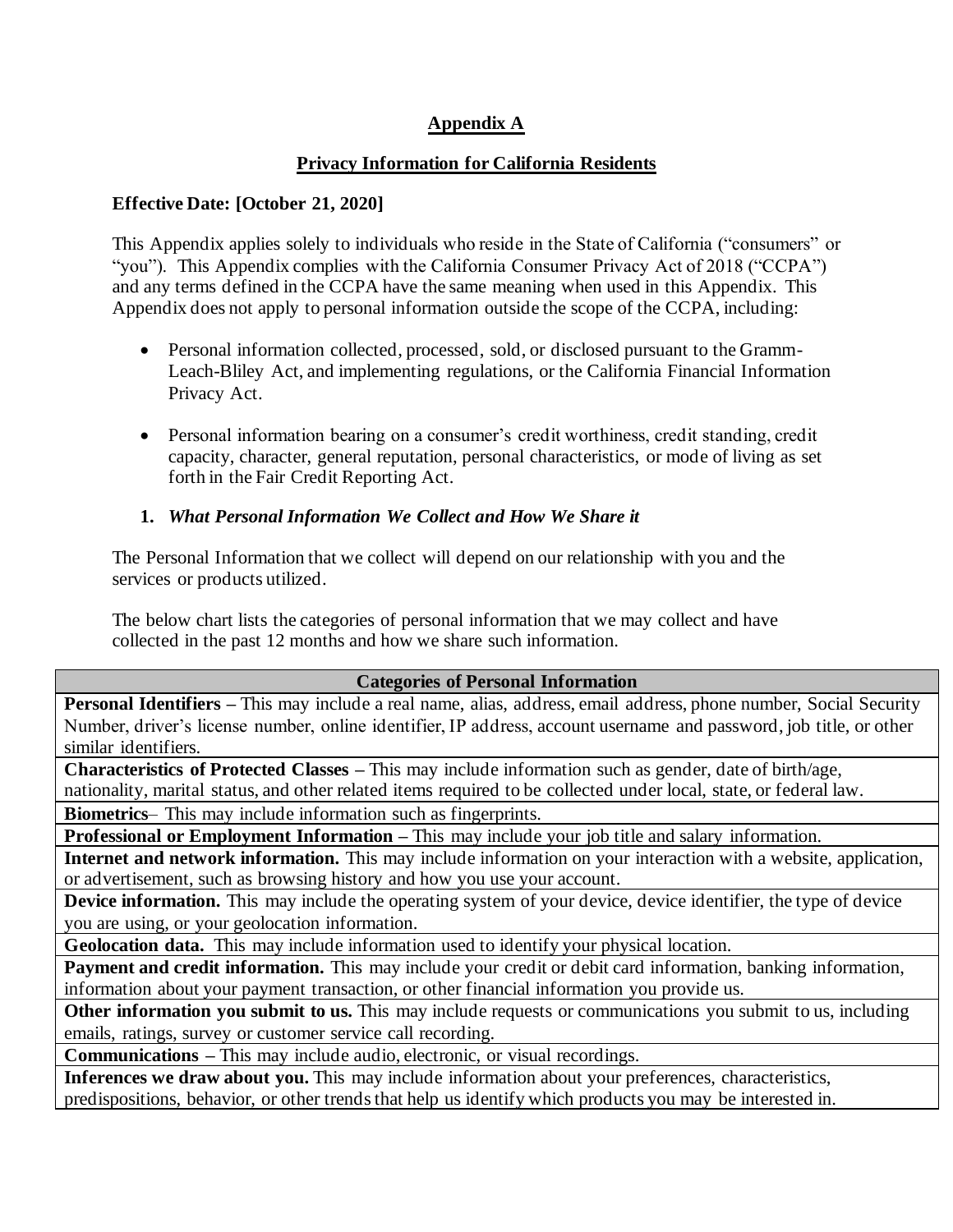#### **Categories of Services Providers and Third Parties with whom Personal Information is Shared**

Third-party companies or organizations with which we have a contract that is subject to confidentiality and appropriate use restrictions of your Personal Information to provide requested products or services to you. Examples may include consumer reporting agencies, property appraisal services, or internet service providers.

Third-party entities that represent you, such as an accountant, attorney, or another party with power of attorney to act on your behalf.

Third-party companies that we use for regular or required reporting, such as consumer reporting agencies.

Potential third-party acquirers of the bank's business or assets, in the event the bank should ever be sold, reorganized, dissolved, or liquidated.

Government agencies for the purposes of regulatory and legally required purposes

Third-party auditors, anti-fraud services, accountants, attorneys, and similar services, with which we have a contract that is subject to confidentiality and appropriate use restrictions of your Personal Information.

## **2.** *Where We Collect Personal Information From*

We may collect personal information from the following sources:

- When you provide it to us directly (in writing, orally, or electronically)
- From public records (including media and social media) or publicly available information from local, state, or federal government sources.
- Third-party companies that provide data needed to complete activities (e.g. marketing, anti-fraud, or loan processing) related to a product or service you are acquiring from the bank.
- Other third-party organizations that provide us information in the course of performing routing business, including those organizations involved in mergers or acquisitions of all or part of a business.

## **3.** *How We Use Personal Information*

We may use personal information in the following ways:

- To provide you with information, products, or services;
- To advertise or market to you;
- To improve our services and products;
- To secure and monitor our websites:
- For consumer research and conducting surveys;
- To conduct give a ways or contests; or
- For our own legal obligations and business needs.
- To meet regulatory requirements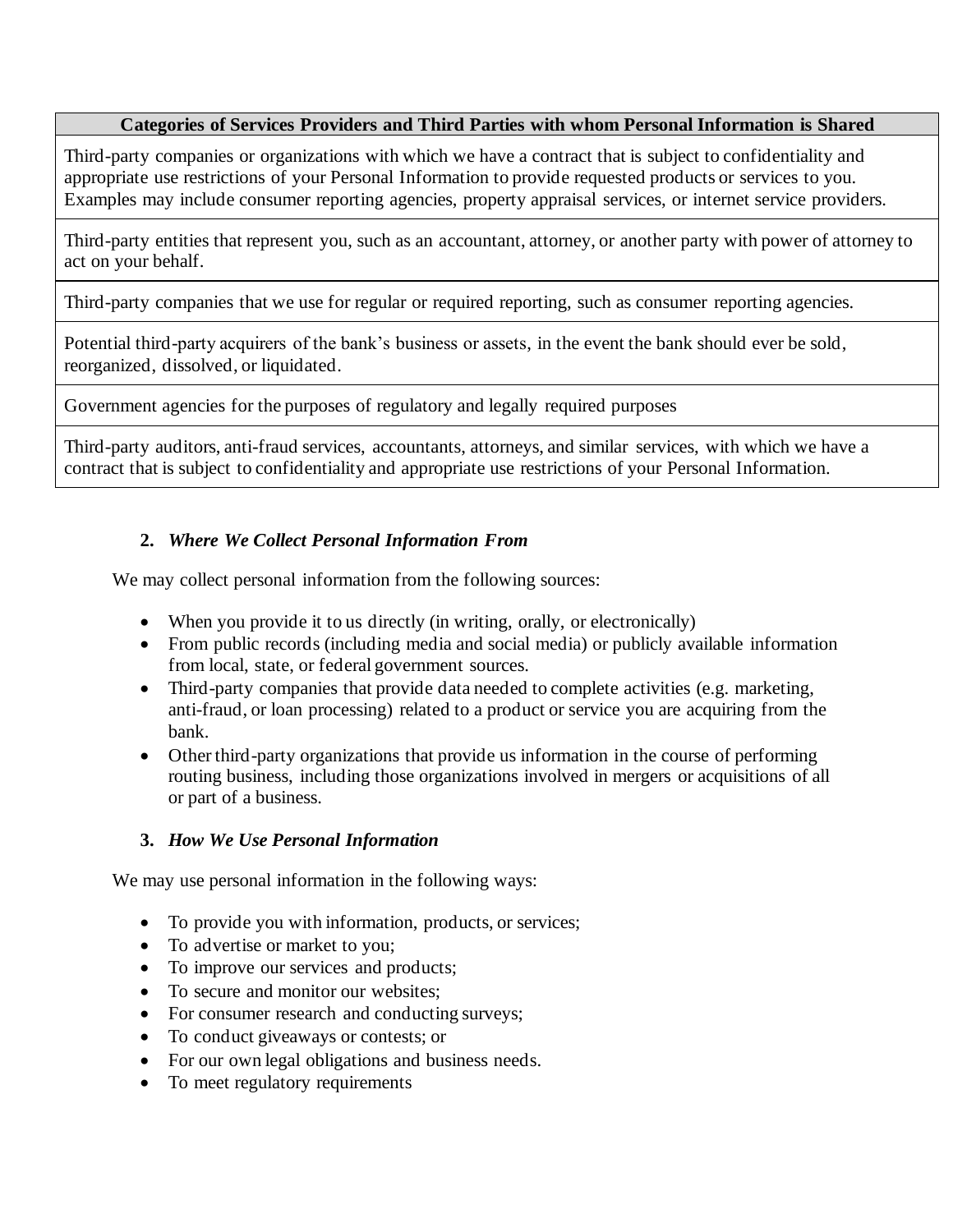# **4.** *Sale of Personal Information*

We do not sell your personal information, as defined by the CCPA. While we do use or share personal information, as defined in Section 1 and 3, we do not share that information only to gain compensation for that information.

# **5.** *California Residents' Rights and Choices*

The CCPA provides California residents with specific rights regarding their personal information, described below. Below are your CCPA rights and how to exercise those rights.

# a. *Access to Specific Information and Data Portability Rights* ("Right to Know")

You have the right to request that we disclose certain information to you about our collection and use of your personal information over the past 12 months. You could request:

- The categories of personal information we collected about you;
- The categories of sources of the personal information we collected about you;
- Our business or commercial purpose for collecting that personal information;
- The categories of third parties with whom we share that personal information; or
- The specific pieces of personal information we collected about you.

Keep in mind that CCPA does not apply to information you have provided to us or that we have collected from you as part of existing privacy and data protection laws, so we will deny any Right to Know concerning personal information subject to those laws, such as the Gramm-Leach-Bliley Act. Our employees and employees of our business partners and service providers also do not have a Right to Know.

## b. *Deletion Request Rights*

You have the right to request that we delete some or all of the personal information that we have collected from you and retained, subject to a number of exceptions. We are not required to delete personal information that is: (a) necessary to complete a transaction with you or for warranty or product recalls; (b) used for security purposes, to prevent fraud, to fix errors, or to comply with law; (c) reasonable for us to use for internal purposes given our relationship with you; or (d) compatible with the context in which you provided the information. The list of exceptions above is not exhaustive, and we may also deny a deletion request as otherwise permitted by law.

The same limitations described above with respect to the Right to Know, apply to the Right to Deletion.

## c. *Exercising Your Rights*

To exercise your rights described above, please submit a verifiable consumer request to us by either:

• Calling us at 888.929.9902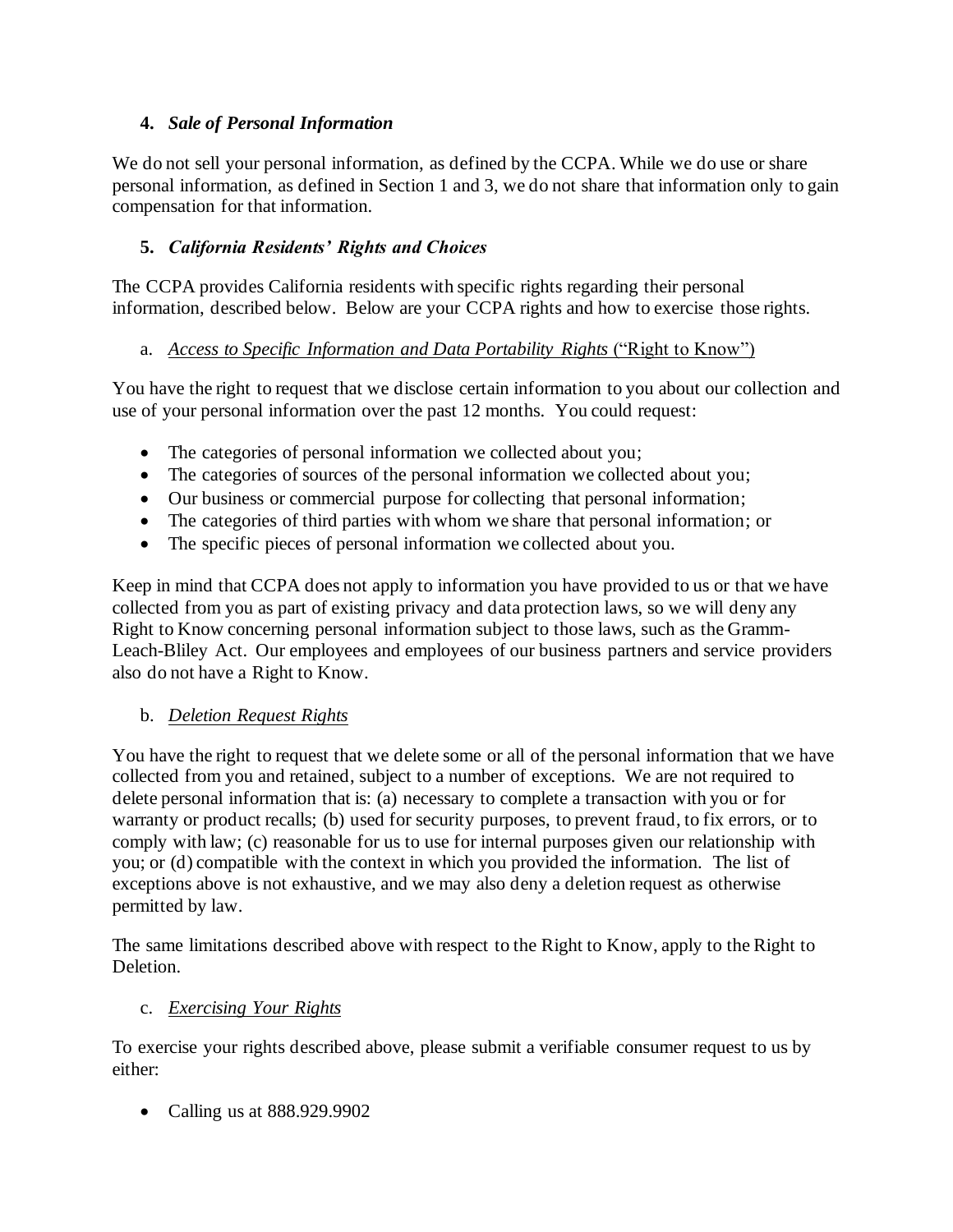- Mailing us at: Peoples State Bank, Attn: Customer Service Department, 1905 Stewart Avenue, P.O. Box 1686, Wausau, WI 54402-1686
- Emailing us at: customerservice@bankpeoples.com

Only you, or a person or entity that you authorize to act on your behalf, may make a verifiable consumer request related to your personal information. You may also make a verifiable consumer request on behalf of your minor child. If you are making a request on behalf of another person, you must provide written legal documentation that you are authorized to act on behalf of that individual.

You may only make a verifiable consumer request for access or data portability twice within a 12-month period. The verifiable consumer request must:

- Provide sufficient information that allows us to reasonably verify you are the person about whom we collected personal information or an authorized representative; and
- Describe your request with sufficient detail that allows us to properly understand, evaluate, and respond to it.

We may not be able to fulfill your request or provide you with personal information if we cannot verify your identity or authority to make the request and confirm the personal information relates to you. To verify your identity, we may request up to up to three pieces of personal information about you, and we reserve the right to take additional steps as necessary to verify your identity if we have reason to believe a request is fraudulent.

## d. *Response Timing and Format*

We endeavor to respond to a verifiable consumer request within 45 days of its receipt. If we require more time (up to 90 days), we will inform you of the reason and extension period in writing.

Any disclosures we provide will only cover the 12-month period preceding the date we receive your verifiable consumer request. The response we provide will also explain the reasons we cannot comply with a request, if applicable. For data portability requests, we will select a format to provide your personal information that is readily useable and should allow you to transmit the information from one entity to another entity without hindrance.

We do not charge a fee to process or respond to your verifiable consumer request unless it is excessive, repetitive, or manifestly unfounded. If we determine that the request warrants a fee, we will tell you why we made that decision and provide you with a cost estimate before completing your request.

## e. *Non-Discrimination*

You have the right to not be discriminated against for exercising any of your CCPA rights. Unless permitted by the CCPA, we will not: